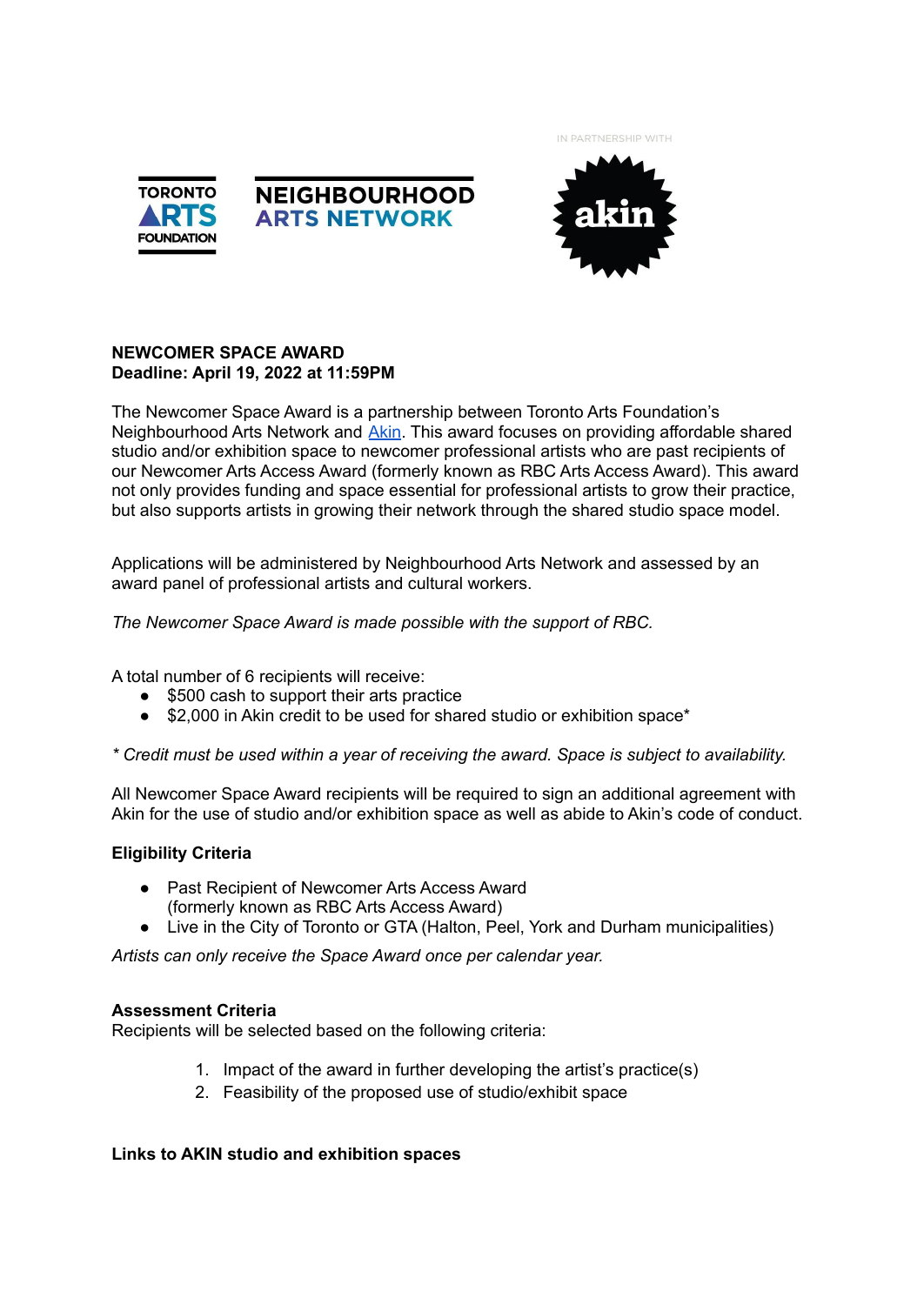We encourage you to visit the following links for details on: exhibition space, studio locations and photographs, and other Akin services.

Akin: [www.akincollective.com](http://www.akincollective.com/)

Akin Studio page: <https://www.akincollective.com/map> Akin Remote Gallery Space: <http://www.akincollective.com/remote> Akin's Code of Conduct: <http://www.akincollective.com/code-of-conduct> Akin's Health & Safety Policy: [www.akincollective.com/health-and-safety](http://www.akincollective.com/health-and-safety)

### **Application Accessibility Support**

Applicants who require support to complete their applications can request this assistance by April 4th, 2022 by emailing Inés Aguileta at ines@torontoarts.org

#### **Toronto Arts Foundation's Equity Policy**

Toronto Arts Foundation is committed to equity and inclusion and welcomes nominations from diverse cultural and geographic communities within the City of Toronto, including artists of colour, Deaf artists, Disabled artists, and/ or are living with mental illness, Indigenous artists, artists who self-identify as 2SLGBTQIAP+, newcomer and refugee artists, young and emerging artists, and artists working outside the downtown core.

### **DEADLINE FOR APPLICATIONS | April 19, 2022 at 11:59pm**

**QUESTIONS?** Inés Aguileta Neighbourhood Arts Network ine[s@torontoarts.org](mailto:angie@torontoartscouncil.org) t. 416.392.6802 x221

### **ABOUT THE PARTNERS**

The **Toronto Arts Foundation**, a charitable organization, provides the opportunity for individuals, private and public foundations, corporations and government agencies to invest in and strengthen the arts in Toronto. We are powered by a vision: Creative City: Block by Block, a commitment to connect every Toronto neighbourhood to the transformative social and economic benefits of the arts. Through sponsorships, legacy gifts and donations to our Creative City Funds, Toronto Arts Foundation gives voice to the arts, shines the spotlight on Toronto's exceptional talent, and connects communities to the arts.

A strategic initiative of the Toronto Arts Foundation, the **Neighbourhood Arts Network** is the place where arts and community engagement meet in Toronto. We catalyze new discussions and relationships. We collect research and share information. We help artists and community organizations do what they do best: enrich Toronto and transform it into a more vibrant, beautiful, liveable city. To learn more, please visit [www.neighbourhoodartsnetwork.org](http://www.neighbourhoodartsnetwork.org)

**Akin Collective** is a Toronto-based arts organization that provides affordable studio space as well as arts-based programming through its sister non-profit organization, Akin [Projects.](http://www.akinprojects.org/)